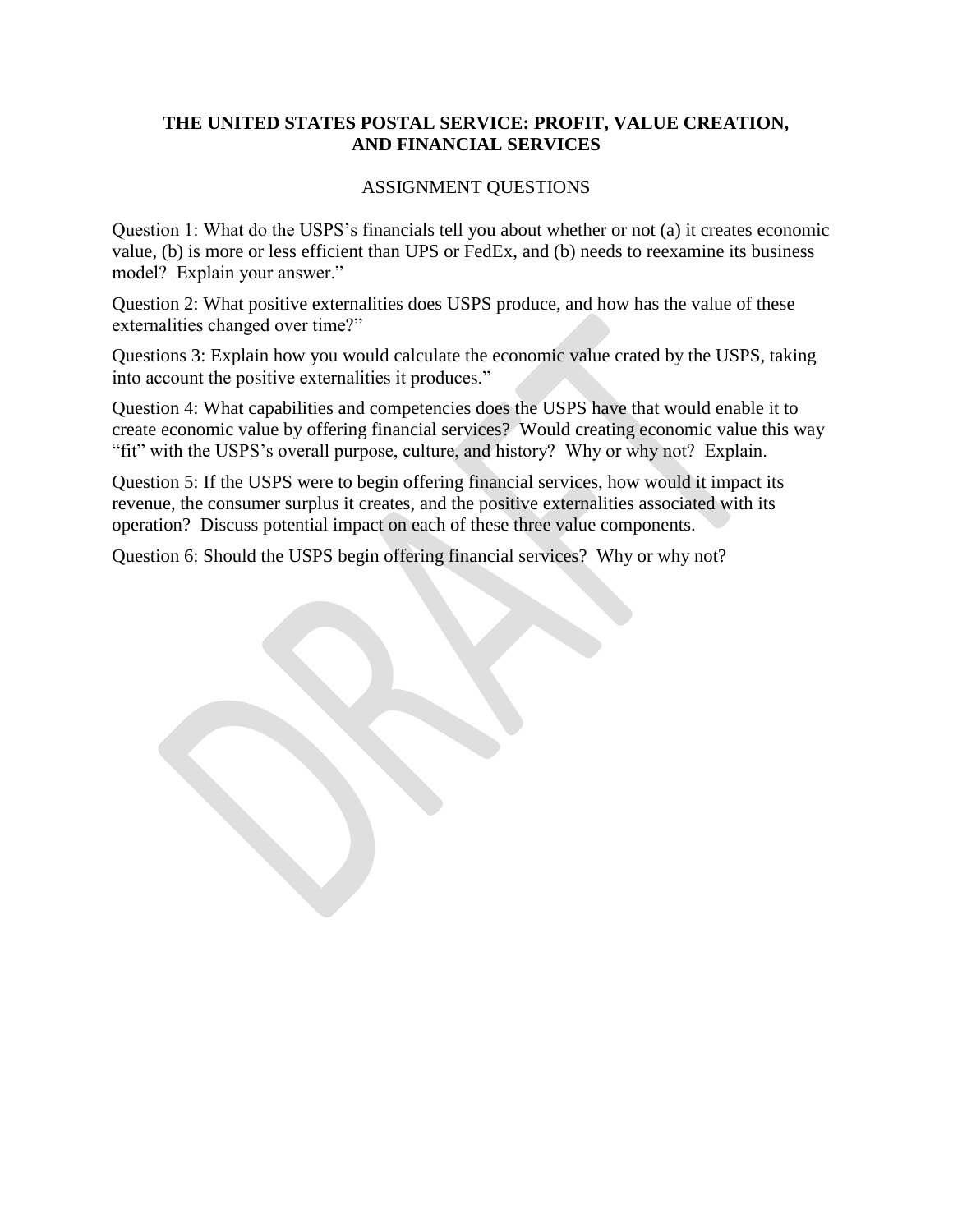| <b>United States Postal Service</b>                                                                                      |      |                          |      |         |      |          |  |
|--------------------------------------------------------------------------------------------------------------------------|------|--------------------------|------|---------|------|----------|--|
| <b>Statement of Operation</b>                                                                                            |      |                          |      |         |      |          |  |
| (in millions)                                                                                                            |      | Year Ended September 30, |      |         |      |          |  |
|                                                                                                                          | 2014 |                          | 2013 |         | 2012 |          |  |
| <b>Revenue</b>                                                                                                           |      |                          |      |         |      |          |  |
| Operating revenue                                                                                                        | \$   | 67,764                   | s    | 67,195  | \$   | 65,079   |  |
| Other revenue                                                                                                            |      | 66                       |      | 123     |      | 144      |  |
| <b>Total revenue</b>                                                                                                     |      | 67,830                   |      | 67,318  |      | 65,223   |  |
| <b>Operating expenses</b>                                                                                                |      |                          |      |         |      |          |  |
| Compensation and benefits                                                                                                |      | 46,000                   |      | 46,708  |      | 47,689   |  |
| Retiree health benefits                                                                                                  |      | 8,685                    |      | 8,450   |      | 13,729   |  |
| Workers' compensation                                                                                                    |      | 2,554                    |      | 1,061   |      | 3,729    |  |
| Transportation                                                                                                           |      | 6,586                    |      | 6.735   |      | 6,630    |  |
| Other operating expenses                                                                                                 |      | 9,353                    |      | 9,174   |      | 9,187    |  |
| <b>Total operating expenses</b>                                                                                          |      | 73,178                   |      | 72,128  |      | 80,964   |  |
| <b>Loss from operations</b>                                                                                              |      | (5, 348)                 |      | (4,810) |      | (15,741) |  |
| Interest and investment income                                                                                           |      | 24                       |      | 24      |      | 25       |  |
| Interest expense                                                                                                         |      | (184)                    |      | (191)   |      | (190)    |  |
| <b>Net loss</b>                                                                                                          | \$   | (5,508)                  | \$   | (4,977) | \$   | (15,906) |  |
| $\mathcal{S}_{\text{GUPG}}$ : $2014.10$ $V_1$ , $\mathcal{S}_{\text{GQ}}$ accompaining votes to the financial statements |      |                          |      |         |      |          |  |

## **Exhibit 1**: Statement of Operations

Soure: 2014 10-K; See accompanying notes to the financial statements.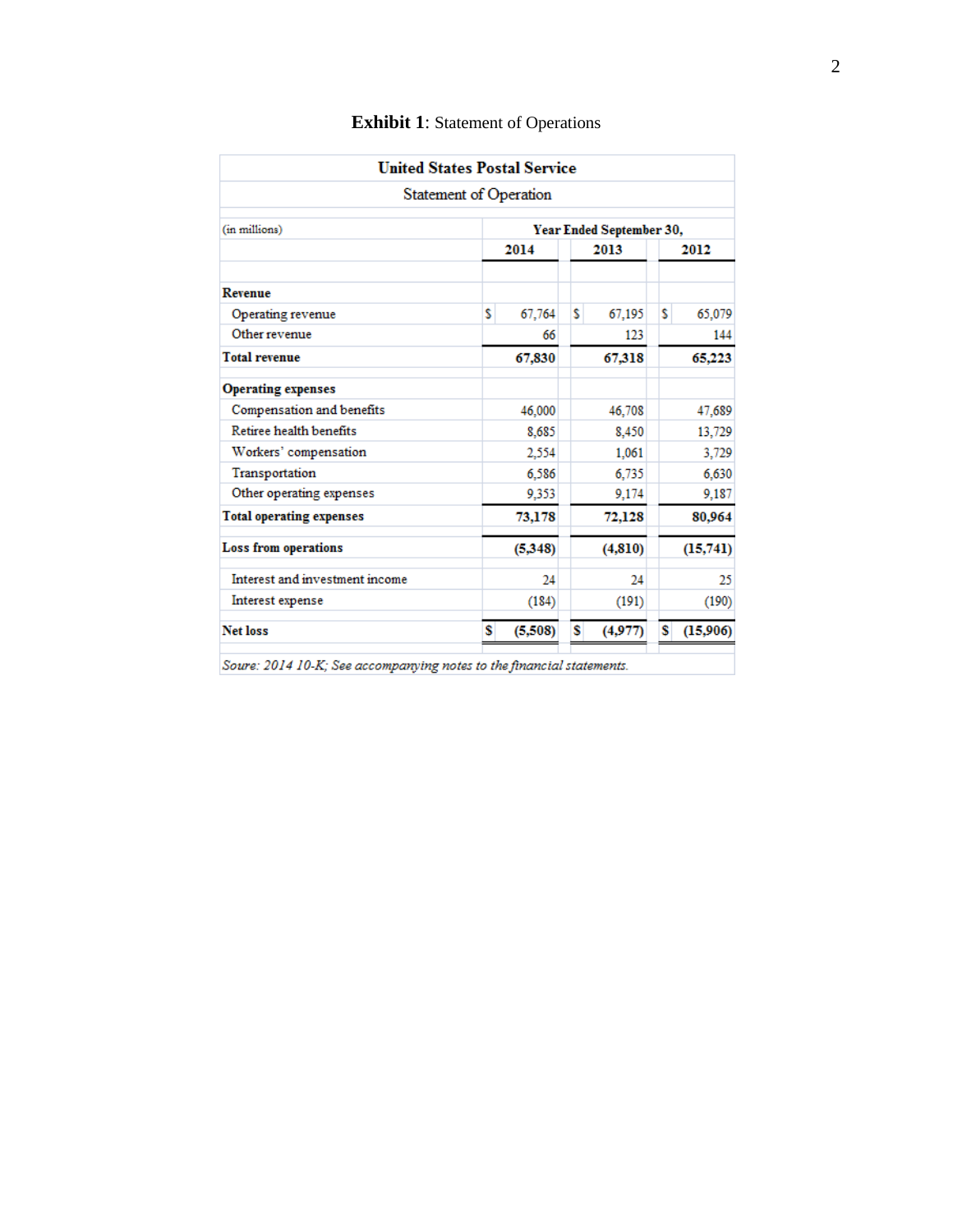|                                             | <b>United States Postal Service</b> |                       |  |
|---------------------------------------------|-------------------------------------|-----------------------|--|
|                                             | <b>Balance Sheets</b>               |                       |  |
| (in millions)                               | September 30,<br>2014               | September 30,<br>2013 |  |
|                                             |                                     |                       |  |
| Assets                                      |                                     |                       |  |
| <b>Current Assets:</b>                      |                                     |                       |  |
| Cash and cash equivalents                   | \$<br>4,906                         | \$<br>2,326           |  |
| <b>Restricted cash</b>                      | 246                                 | 312                   |  |
| Receivables, net                            | 930                                 | 984                   |  |
| Supplies, advances and prepayments          | 122                                 | 122                   |  |
| <b>Total current assets</b>                 | 6,204                               | 3,744                 |  |
| Property and equipment, net                 | 16,338                              | 17,512                |  |
| Other assets                                | 420                                 | 385                   |  |
| <b>Total assets</b>                         | 22,962<br>\$                        | 21,641<br>s           |  |
| <b>Liabilities and Net Deficiency</b>       |                                     |                       |  |
| <b>Current Liabilities:</b>                 |                                     |                       |  |
| Compensation and benefits                   | \$<br>1.506                         | \$<br>1,529           |  |
| <b>Retiree health benefits</b>              | 22,417                              | 16,766                |  |
| Workers' compensation costs                 | 1,320                               | 1,322                 |  |
| Payables and accrued expenses               | 2,023                               | 1,913                 |  |
| Deferred revenue-prepaid postage            | 3,064                               | 2,993                 |  |
| Customer deposit accounts                   | 1,191                               | 1,229                 |  |
| Other current liabilities                   | 1.221                               | 1,131                 |  |
| Current portion of debt                     | 9,800                               | 9,800                 |  |
| <b>Total current liabilities</b>            | 42,542                              | 36,683                |  |
| Workers' compensation costs,<br>noncurrent  | 17,102                              | 15,918                |  |
| Employees' accumulated leave,<br>noncurrent | 1.982                               | 1,982                 |  |
| Other noncurrent liabilities                | 1,467                               | 1,681                 |  |
| Noncurrent portion of debt                  | 5,200                               | 5,200                 |  |
| <b>Total liabilities</b>                    | 68,293                              | 61,464                |  |
| <b>Net Deficiency:</b>                      |                                     |                       |  |
| Capital contributions of the U.S.           |                                     |                       |  |
| Government                                  | 3,132                               | 3,132                 |  |
| Deficit since 1971 reorganization           | (48, 463)                           | (42,955)              |  |
| <b>Total net deficiency</b>                 | (45, 331)                           | (39, 823)             |  |
| <b>Total liabilities and net deficiency</b> | \$<br>22,962                        | \$<br>21,641          |  |

## **Exhibit 2**: Balance Sheets

Source: 2014 10-K; See accompanying notes to the financial statements.